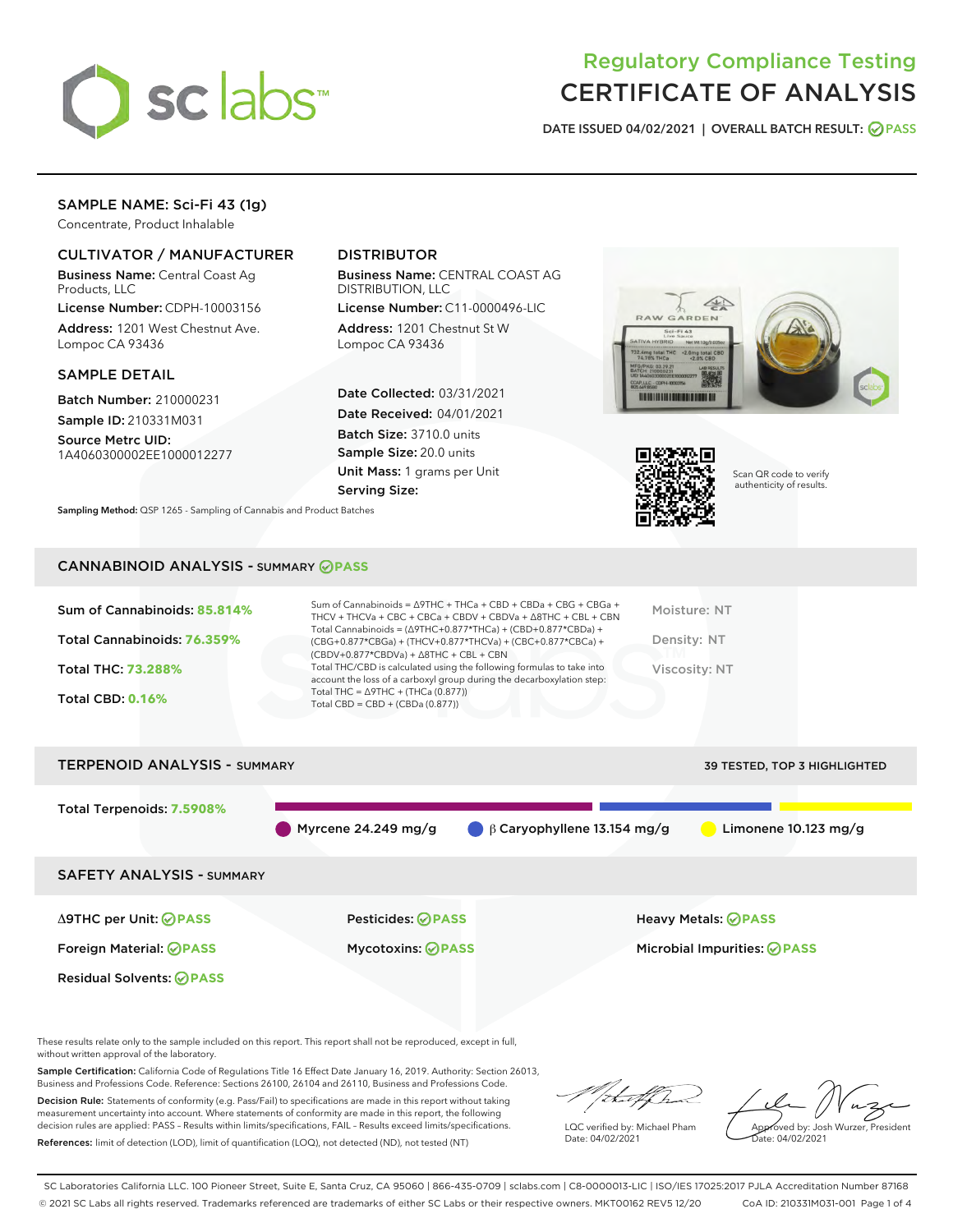



SCI-FI 43 (1G) | DATE ISSUED 04/02/2021 | OVERALL BATCH RESULT: 2 PASS

#### CANNABINOID TEST RESULTS - 04/02/2021 2 PASS

Tested by high-performance liquid chromatography with diode-array detection (HPLC-DAD). **Method:** QSP 1157 - Analysis of Cannabinoids by HPLC-DAD

#### TOTAL CANNABINOIDS: **76.359%**

Total Cannabinoids (Total THC) + (Total CBD) + (Total CBG) + (Total THCV) + (Total CBC) + (Total CBDV) + ∆8THC + CBL + CBN

TOTAL THC: **73.288%** Total THC (∆9THC+0.877\*THCa)

TOTAL CBD: **0.16%**

Total CBD (CBD+0.877\*CBDa)

TOTAL CBG: 1.87% Total CBG (CBG+0.877\*CBGa)

TOTAL THCV: 0.335% Total THCV (THCV+0.877\*THCVa)

TOTAL CBC: 0.706% Total CBC (CBC+0.877\*CBCa)

TOTAL CBDV: ND Total CBDV (CBDV+0.877\*CBDVa)

| <b>COMPOUND</b>  | LOD/LOQ<br>(mg/g)          | <b>MEASUREMENT</b><br><b>UNCERTAINTY</b><br>(mg/g) | <b>RESULT</b><br>(mg/g) | <b>RESULT</b><br>(%) |
|------------------|----------------------------|----------------------------------------------------|-------------------------|----------------------|
| <b>THCa</b>      | 0.05/0.14                  | ±19.000                                            | 739.29                  | 73.929               |
| <b>A9THC</b>     | 0.06 / 0.26                | ±2.907                                             | 84.52                   | 8.452                |
| <b>CBGa</b>      | 0.1/0.2                    | ±0.86                                              | 16.4                    | 1.64                 |
| <b>CBCa</b>      | 0.07 / 0.28                | ±0.355                                             | 7.25                    | 0.725                |
| <b>CBG</b>       | 0.06/0.19                  | ±0.171                                             | 4.33                    | 0.433                |
| <b>THCVa</b>     | 0.07/0.20                  | ±0.182                                             | 3.82                    | 0.382                |
| <b>CBDa</b>      | 0.02/0.19                  | ±0.053                                             | 1.83                    | 0.183                |
| <b>CBC</b>       | 0.2 / 0.5                  | ±0.02                                              | 0.7                     | 0.07                 |
| $\triangle$ 8THC | 0.1/0.4                    | N/A                                                | <b>ND</b>               | <b>ND</b>            |
| <b>THCV</b>      | 0.1/0.2                    | N/A                                                | <b>ND</b>               | <b>ND</b>            |
| <b>CBD</b>       | 0.07/0.29                  | N/A                                                | <b>ND</b>               | <b>ND</b>            |
| <b>CBDV</b>      | 0.04 / 0.15                | N/A                                                | <b>ND</b>               | <b>ND</b>            |
| <b>CBDVa</b>     | 0.03 / 0.53                | N/A                                                | <b>ND</b>               | <b>ND</b>            |
| <b>CBL</b>       | 0.06 / 0.24                | N/A                                                | <b>ND</b>               | <b>ND</b>            |
| <b>CBN</b>       | 0.1/0.3                    | N/A                                                | <b>ND</b>               | <b>ND</b>            |
|                  | <b>SUM OF CANNABINOIDS</b> |                                                    | 858.14 mg/g             | 85.814%              |

#### **UNIT MASS: 1 grams per Unit**

| ∆9THC per Unit                        | 1120 per-package limit     | 84.52 mg/unit<br><b>PASS</b> |
|---------------------------------------|----------------------------|------------------------------|
| <b>Total THC per Unit</b>             |                            | 732.88 mg/unit               |
| <b>CBD per Unit</b>                   |                            | <b>ND</b>                    |
| <b>Total CBD per Unit</b>             |                            | $1.60$ mg/unit               |
| Sum of Cannabinoids<br>per Unit       |                            | 858.14 mg/unit               |
| <b>Total Cannabinoids</b><br>per Unit |                            | 763.59 mg/unit               |
| <b>MOISTURE TEST RESULT</b>           | <b>DENSITY TEST RESULT</b> | <b>VISCOSITY TEST RESULT</b> |

Not Tested

Not Tested

Not Tested

#### TERPENOID TEST RESULTS - 04/02/2021

Terpene analysis utilizing gas chromatography-flame ionization detection (GC-FID). **Method:** QSP 1192 - Analysis of Terpenoids by GC-FID

| <b>COMPOUND</b>         | LOD/LOQ<br>(mg/g) | <b>MEASUREMENT</b><br><b>UNCERTAINTY</b><br>(mg/g) | <b>RESULT</b><br>(mg/g) | <b>RESULT</b><br>(%) |
|-------------------------|-------------------|----------------------------------------------------|-------------------------|----------------------|
| <b>Myrcene</b>          | 0.008 / 0.025     | ±0.3128                                            | 24.249                  | 2.4249               |
| $\beta$ Caryophyllene   | 0.004 / 0.012     | ±0.4683                                            | 13.154                  | 1.3154               |
| Limonene                | 0.005 / 0.016     | ±0.1448                                            | 10.123                  | 1.0123               |
| $\alpha$ Humulene       | 0.009 / 0.029     | ±0.1365                                            | 4.252                   | 0.4252               |
| Linalool                | 0.009 / 0.032     | ±0.1374                                            | 3.615                   | 0.3615               |
| Guaiol                  | 0.009 / 0.030     | ±0.1577                                            | 3.342                   | 0.3342               |
| $\alpha$ Bisabolol      | 0.008 / 0.026     | ±0.1644                                            | 3.078                   | 0.3078               |
| Ocimene                 | 0.011 / 0.038     | ±0.0879                                            | 2.737                   | 0.2737               |
| $\alpha$ Pinene         | 0.005 / 0.017     | ±0.0156                                            | 1.818                   | 0.1818               |
| $\beta$ Pinene          | 0.004 / 0.014     | ±0.0202                                            | 1.756                   | 0.1756               |
| Terpinolene             | 0.008 / 0.026     | ±0.0353                                            | 1.720                   | 0.1720               |
| <b>Terpineol</b>        | 0.016 / 0.055     | ±0.0713                                            | 1.162                   | 0.1162               |
| Nerolidol               | 0.009 / 0.028     | ±0.0727                                            | 1.156                   | 0.1156               |
| trans-ß-Farnesene       | 0.008 / 0.025     | ±0.0395                                            | 1.112                   | 0.1112               |
| Fenchol                 | 0.010 / 0.034     | ±0.0385                                            | 0.994                   | 0.0994               |
| Caryophyllene<br>Oxide  | 0.010 / 0.033     | ±0.0168                                            | 0.365                   | 0.0365               |
| <b>Borneol</b>          | 0.005 / 0.016     | ±0.0129                                            | 0.306                   | 0.0306               |
| Valencene               | 0.009 / 0.030     | ±0.0206                                            | 0.299                   | 0.0299               |
| Camphene                | 0.005 / 0.015     | ±0.0020                                            | 0.170                   | 0.0170               |
| Citronellol             | 0.003 / 0.010     | ±0.0062                                            | 0.127                   | 0.0127               |
| Fenchone                | 0.009 / 0.028     | ±0.0026                                            | 0.089                   | 0.0089               |
| $\gamma$ Terpinene      | 0.006 / 0.018     | ±0.0009                                            | 0.050                   | 0.0050               |
| $\alpha$ Phellandrene   | 0.006 / 0.020     | ±0.0006                                            | 0.047                   | 0.0047               |
| $\alpha$ Terpinene      | 0.005 / 0.017     | ±0.0007                                            | 0.044                   | 0.0044               |
| Sabinene Hydrate        | 0.006 / 0.022     | ±0.0016                                            | 0.041                   | 0.0041               |
| Geraniol                | 0.002 / 0.007     | ±0.0016                                            | 0.036                   | 0.0036               |
| Nerol                   | 0.003 / 0.011     | ±0.0016                                            | 0.035                   | 0.0035               |
| 3 Carene                | 0.005 / 0.018     | ±0.0004                                            | 0.031                   | 0.0031               |
| Sabinene                | 0.004 / 0.014     | N/A                                                | ND                      | <b>ND</b>            |
| p-Cymene                | 0.005 / 0.016     | N/A                                                | <b>ND</b>               | ND.                  |
| Eucalyptol              | 0.006 / 0.018     | N/A                                                | ND                      | ND                   |
| (-)-Isopulegol          | 0.005 / 0.016     | N/A                                                | <b>ND</b>               | <b>ND</b>            |
| Camphor                 | 0.006 / 0.019     | N/A                                                | ND                      | <b>ND</b>            |
| Isoborneol              | 0.004 / 0.012     | N/A                                                | ND                      | <b>ND</b>            |
| Menthol                 | 0.008 / 0.025     | N/A                                                | ND                      | ND                   |
| R-(+)-Pulegone          | 0.003 / 0.011     | N/A                                                | <b>ND</b>               | ND                   |
| <b>Geranyl Acetate</b>  | 0.004 / 0.014     | N/A                                                | ND                      | <b>ND</b>            |
| $\alpha$ Cedrene        | 0.005 / 0.016     | N/A                                                | ND                      | ND                   |
| Cedrol                  | 0.008 / 0.027     | N/A                                                | ND                      | ND                   |
| <b>TOTAL TERPENOIDS</b> |                   |                                                    | 75.908 mg/g             | 7.5908%              |

SC Laboratories California LLC. 100 Pioneer Street, Suite E, Santa Cruz, CA 95060 | 866-435-0709 | sclabs.com | C8-0000013-LIC | ISO/IES 17025:2017 PJLA Accreditation Number 87168 © 2021 SC Labs all rights reserved. Trademarks referenced are trademarks of either SC Labs or their respective owners. MKT00162 REV5 12/20 CoA ID: 210331M031-001 Page 2 of 4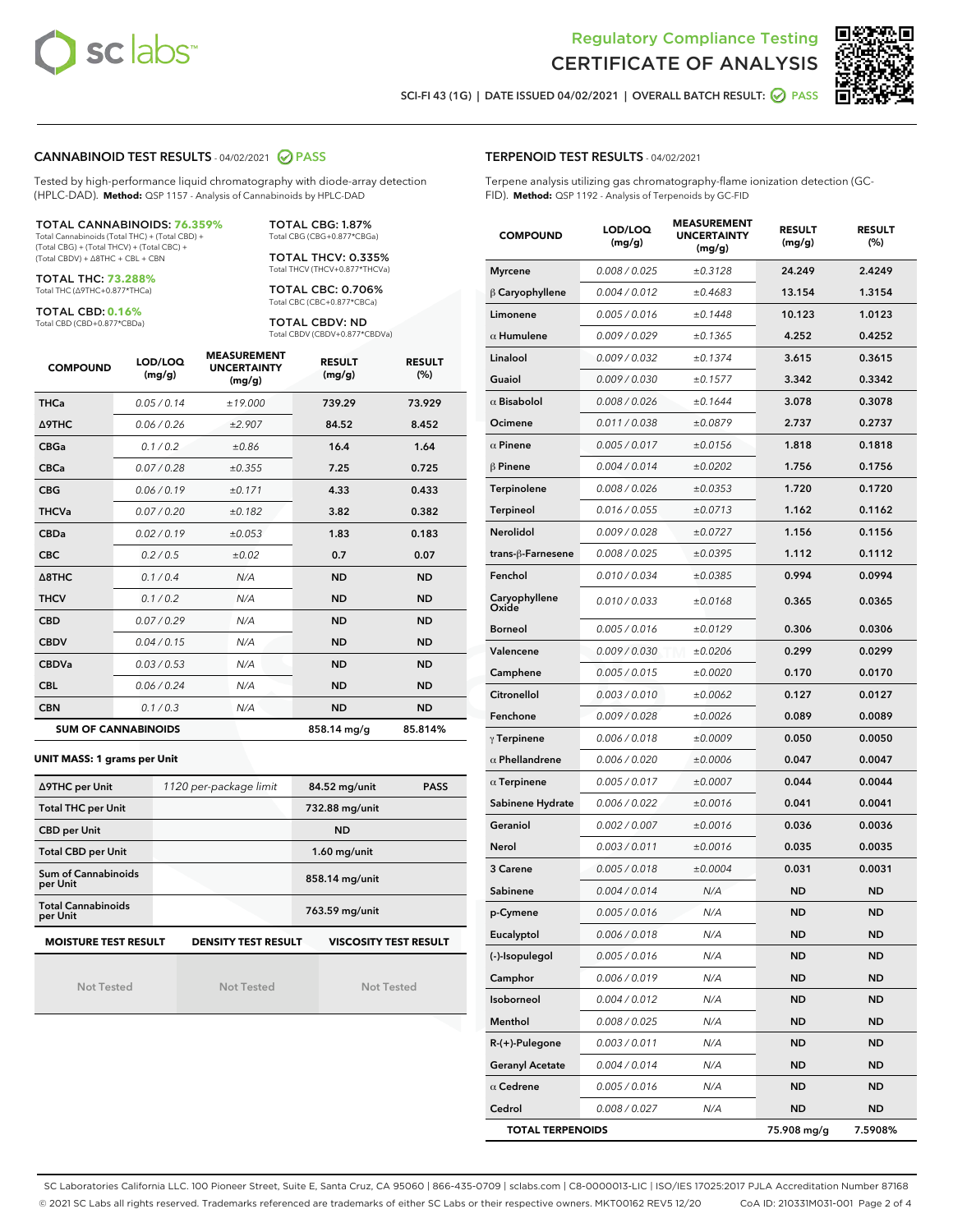



SCI-FI 43 (1G) | DATE ISSUED 04/02/2021 | OVERALL BATCH RESULT: 2 PASS

# CATEGORY 1 PESTICIDE TEST RESULTS - 04/01/2021 2 PASS

Pesticide and plant growth regulator analysis utilizing high-performance liquid chromatography-mass spectrometry (HPLC-MS) or gas chromatography-mass spectrometry (GC-MS). \*GC-MS utilized where indicated. **Method:** QSP 1212 - Analysis of Pesticides and Mycotoxins by LC-MS or QSP 1213 - Analysis of Pesticides by GC-MS

| <b>COMPOUND</b>             | LOD/LOQ<br>$(\mu g/g)$ | <b>ACTION</b><br><b>LIMIT</b><br>$(\mu g/g)$ | <b>MEASUREMENT</b><br><b>UNCERTAINTY</b><br>$(\mu g/g)$ | <b>RESULT</b><br>$(\mu g/g)$ | <b>RESULT</b> |
|-----------------------------|------------------------|----------------------------------------------|---------------------------------------------------------|------------------------------|---------------|
| Aldicarb                    | 0.03 / 0.08            | $\ge$ LOD                                    | N/A                                                     | <b>ND</b>                    | <b>PASS</b>   |
| Carbofuran                  | 0.02/0.05              | $>$ LOD                                      | N/A                                                     | <b>ND</b>                    | <b>PASS</b>   |
| Chlordane*                  | 0.03 / 0.08            | $\ge$ LOD                                    | N/A                                                     | <b>ND</b>                    | <b>PASS</b>   |
| Chlorfenapyr*               | 0.03/0.10              | $\ge$ LOD                                    | N/A                                                     | <b>ND</b>                    | <b>PASS</b>   |
| Chlorpyrifos                | 0.02 / 0.06            | $\ge$ LOD                                    | N/A                                                     | <b>ND</b>                    | <b>PASS</b>   |
| Coumaphos                   | 0.02 / 0.07            | $\ge$ LOD                                    | N/A                                                     | <b>ND</b>                    | <b>PASS</b>   |
| <b>Daminozide</b>           | 0.02 / 0.07            | $\ge$ LOD                                    | N/A                                                     | <b>ND</b>                    | <b>PASS</b>   |
| <b>DDVP</b><br>(Dichlorvos) | 0.03/0.09              | $\ge$ LOD                                    | N/A                                                     | <b>ND</b>                    | <b>PASS</b>   |
| <b>Dimethoate</b>           | 0.03 / 0.08            | $\ge$ LOD                                    | N/A                                                     | <b>ND</b>                    | <b>PASS</b>   |
| Ethoprop(hos)               | 0.03/0.10              | $\ge$ LOD                                    | N/A                                                     | <b>ND</b>                    | <b>PASS</b>   |
| Etofenprox                  | 0.02 / 0.06            | $\ge$ LOD                                    | N/A                                                     | <b>ND</b>                    | <b>PASS</b>   |
| Fenoxycarb                  | 0.03 / 0.08            | $\ge$ LOD                                    | N/A                                                     | <b>ND</b>                    | <b>PASS</b>   |
| Fipronil                    | 0.03/0.08              | $\ge$ LOD                                    | N/A                                                     | <b>ND</b>                    | <b>PASS</b>   |
| Imazalil                    | 0.02 / 0.06            | $\ge$ LOD                                    | N/A                                                     | <b>ND</b>                    | <b>PASS</b>   |
| Methiocarb                  | 0.02 / 0.07            | $\ge$ LOD                                    | N/A                                                     | <b>ND</b>                    | <b>PASS</b>   |
| Methyl<br>parathion         | 0.03/0.10              | $\ge$ LOD                                    | N/A                                                     | <b>ND</b>                    | <b>PASS</b>   |
| <b>Mevinphos</b>            | 0.03/0.09              | $>$ LOD                                      | N/A                                                     | <b>ND</b>                    | <b>PASS</b>   |
| Paclobutrazol               | 0.02 / 0.05            | $\ge$ LOD                                    | N/A                                                     | <b>ND</b>                    | <b>PASS</b>   |
| Propoxur                    | 0.03/0.09              | $>$ LOD                                      | N/A                                                     | <b>ND</b>                    | <b>PASS</b>   |
| Spiroxamine                 | 0.03 / 0.08            | $\ge$ LOD                                    | N/A                                                     | <b>ND</b>                    | <b>PASS</b>   |
| Thiacloprid                 | 0.03/0.10              | $\ge$ LOD                                    | N/A                                                     | <b>ND</b>                    | <b>PASS</b>   |

#### CATEGORY 2 PESTICIDE TEST RESULTS - 04/01/2021 @ PASS

| <b>COMPOUND</b>   | LOD/LOQ<br>$(\mu g/g)$ | <b>ACTION</b><br><b>LIMIT</b><br>$(\mu g/g)$ | <b>MEASUREMENT</b><br><b>UNCERTAINTY</b><br>$(\mu g/g)$ | <b>RESULT</b><br>$(\mu g/g)$ | <b>RESULT</b> |
|-------------------|------------------------|----------------------------------------------|---------------------------------------------------------|------------------------------|---------------|
| Abamectin         | 0.03/0.10              | 0.1                                          | N/A                                                     | <b>ND</b>                    | <b>PASS</b>   |
| Acephate          | 0.02/0.07              | 0.1                                          | N/A                                                     | <b>ND</b>                    | <b>PASS</b>   |
| Acequinocyl       | 0.02/0.07              | 0.1                                          | N/A                                                     | <b>ND</b>                    | <b>PASS</b>   |
| Acetamiprid       | 0.02/0.05              | 0.1                                          | N/A                                                     | <b>ND</b>                    | <b>PASS</b>   |
| Azoxystrobin      | 0.02/0.07              | 0.1                                          | N/A                                                     | <b>ND</b>                    | <b>PASS</b>   |
| <b>Bifenazate</b> | 0.01/0.04              | 0.1                                          | N/A                                                     | <b>ND</b>                    | <b>PASS</b>   |
| <b>Bifenthrin</b> | 0.02/0.05              | 3                                            | N/A                                                     | <b>ND</b>                    | <b>PASS</b>   |
| <b>Boscalid</b>   | 0.03/0.09              | 0.1                                          | N/A                                                     | <b>ND</b>                    | <b>PASS</b>   |

| <b>CATEGORY 2 PESTICIDE TEST RESULTS</b> - 04/01/2021 continued |
|-----------------------------------------------------------------|
|-----------------------------------------------------------------|

| <b>COMPOUND</b>               | LOD/LOQ<br>$(\mu g/g)$ | <b>ACTION</b><br>LIMIT<br>$(\mu g/g)$ | <b>MEASUREMENT</b><br><b>UNCERTAINTY</b><br>(µg/g) | <b>RESULT</b><br>(µg/g) | <b>RESULT</b> |
|-------------------------------|------------------------|---------------------------------------|----------------------------------------------------|-------------------------|---------------|
| Captan                        | 0.19/0.57              | 0.7                                   | N/A                                                | <b>ND</b>               | <b>PASS</b>   |
| Carbaryl                      | 0.02 / 0.06            | 0.5                                   | N/A                                                | ND                      | <b>PASS</b>   |
| Chlorantranilip-<br>role      | 0.04/0.12              | 10                                    | N/A                                                | ND                      | <b>PASS</b>   |
| Clofentezine                  | 0.03 / 0.09            | 0.1                                   | N/A                                                | ND                      | <b>PASS</b>   |
| Cyfluthrin                    | 0.12 / 0.38            | 2                                     | N/A                                                | ND                      | <b>PASS</b>   |
| Cypermethrin                  | 0.11 / 0.32            | 1                                     | N/A                                                | ND                      | <b>PASS</b>   |
| <b>Diazinon</b>               | 0.02 / 0.05            | 0.1                                   | N/A                                                | ND                      | <b>PASS</b>   |
| Dimethomorph                  | 0.03 / 0.09            | 2                                     | N/A                                                | ND                      | <b>PASS</b>   |
| Etoxazole                     | 0.02 / 0.06            | 0.1                                   | N/A                                                | ND                      | <b>PASS</b>   |
| Fenhexamid                    | 0.03 / 0.09            | 0.1                                   | N/A                                                | ND                      | <b>PASS</b>   |
| Fenpyroximate                 | 0.02 / 0.06            | 0.1                                   | N/A                                                | ND                      | <b>PASS</b>   |
| Flonicamid                    | 0.03 / 0.10            | 0.1                                   | N/A                                                | ND                      | <b>PASS</b>   |
| Fludioxonil                   | 0.03/0.10              | 0.1                                   | N/A                                                | ND                      | <b>PASS</b>   |
| Hexythiazox                   | 0.02 / 0.07            | 0.1                                   | N/A                                                | ND                      | <b>PASS</b>   |
| Imidacloprid                  | 0.04/0.11              | 5                                     | N/A                                                | ND                      | <b>PASS</b>   |
| Kresoxim-methyl               | 0.02 / 0.07            | 0.1                                   | N/A                                                | ND                      | <b>PASS</b>   |
| <b>Malathion</b>              | 0.03 / 0.09            | 0.5                                   | N/A                                                | ND                      | <b>PASS</b>   |
| Metalaxyl                     | 0.02 / 0.07            | 2                                     | N/A                                                | ND                      | <b>PASS</b>   |
| Methomyl                      | 0.03 / 0.10            | 1                                     | N/A                                                | ND                      | <b>PASS</b>   |
| Myclobutanil                  | 0.03 / 0.09            | 0.1                                   | N/A                                                | ND                      | <b>PASS</b>   |
| <b>Naled</b>                  | 0.02 / 0.07            | 0.1                                   | N/A                                                | ND                      | <b>PASS</b>   |
| Oxamyl                        | 0.04 / 0.11            | 0.5                                   | N/A                                                | ND                      | <b>PASS</b>   |
| Pentachloronitro-<br>benzene* | 0.03 / 0.09            | 0.1                                   | N/A                                                | ND                      | <b>PASS</b>   |
| Permethrin                    | 0.04 / 0.12            | 0.5                                   | N/A                                                | ND                      | <b>PASS</b>   |
| Phosmet                       | 0.03 / 0.10            | 0.1                                   | N/A                                                | ND                      | <b>PASS</b>   |
| Piperonylbu-<br>toxide        | 0.02 / 0.07            | 3                                     | N/A                                                | ND                      | <b>PASS</b>   |
| Prallethrin                   | 0.03 / 0.08            | 0.1                                   | N/A                                                | ND                      | <b>PASS</b>   |
| Propiconazole                 | 0.02 / 0.07            | 0.1                                   | N/A                                                | ND                      | <b>PASS</b>   |
| Pyrethrins                    | 0.04 / 0.12            | 0.5                                   | N/A                                                | ND                      | PASS          |
| Pyridaben                     | 0.02 / 0.07            | 0.1                                   | N/A                                                | ND                      | <b>PASS</b>   |
| Spinetoram                    | 0.02 / 0.07            | 0.1                                   | N/A                                                | <b>ND</b>               | <b>PASS</b>   |
| Spinosad                      | 0.02 / 0.07            | 0.1                                   | N/A                                                | ND                      | <b>PASS</b>   |
| Spiromesifen                  | 0.02 / 0.05            | 0.1                                   | N/A                                                | ND                      | <b>PASS</b>   |
| Spirotetramat                 | 0.02 / 0.06            | 0.1                                   | N/A                                                | ND                      | <b>PASS</b>   |
| Tebuconazole                  | 0.02 / 0.07            | 0.1                                   | N/A                                                | ND                      | <b>PASS</b>   |
| Thiamethoxam                  | 0.03 / 0.10            | 5                                     | N/A                                                | ND                      | <b>PASS</b>   |
| Trifloxystrobin               | 0.03 / 0.08            | 0.1                                   | N/A                                                | ND                      | <b>PASS</b>   |

SC Laboratories California LLC. 100 Pioneer Street, Suite E, Santa Cruz, CA 95060 | 866-435-0709 | sclabs.com | C8-0000013-LIC | ISO/IES 17025:2017 PJLA Accreditation Number 87168 © 2021 SC Labs all rights reserved. Trademarks referenced are trademarks of either SC Labs or their respective owners. MKT00162 REV5 12/20 CoA ID: 210331M031-001 Page 3 of 4